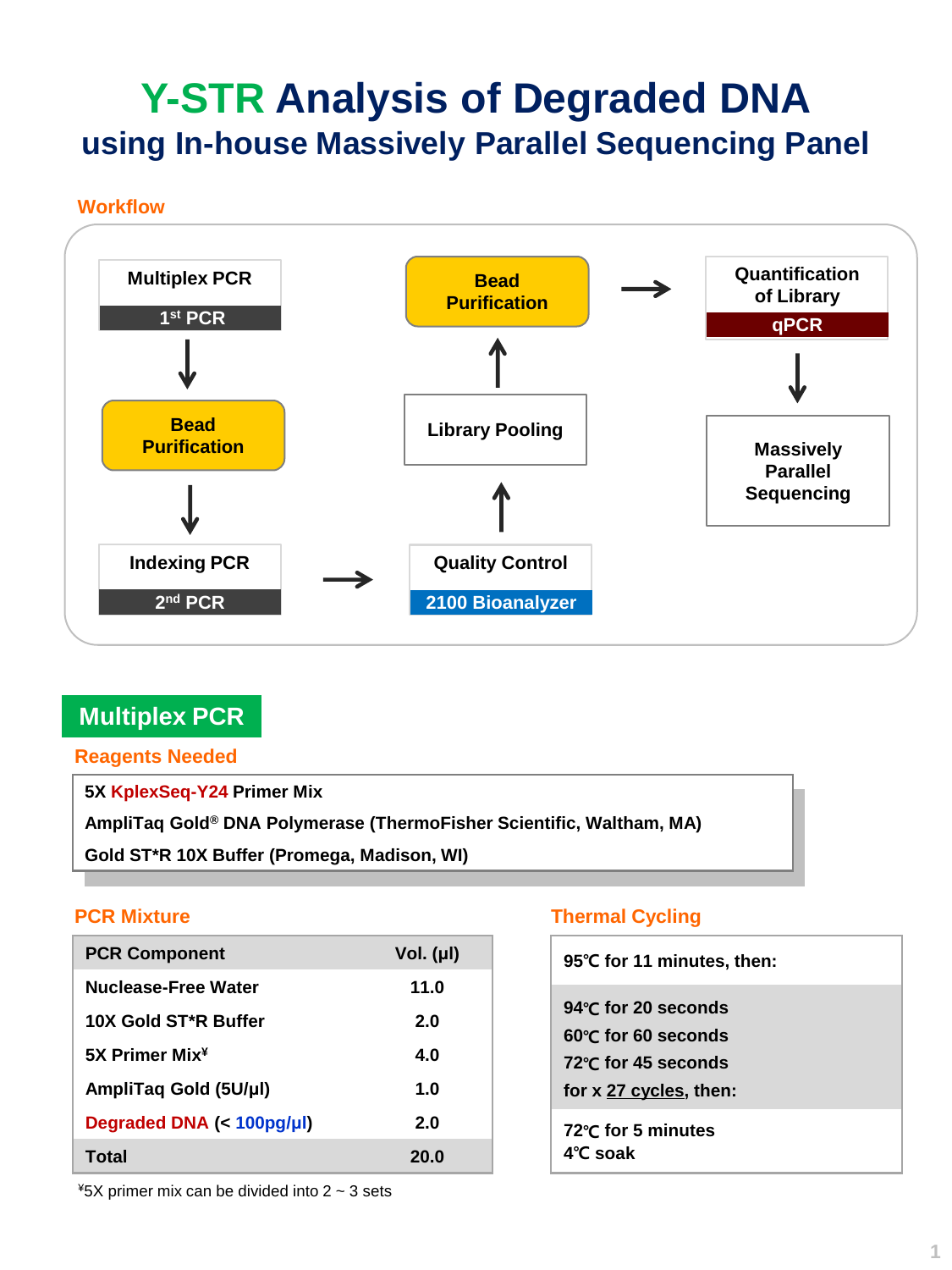# **Y-STR Analysis of Degraded DNA using In-house MPS Panel (continued)**

# **Bead-based Purification of the 1st PCR product**

## **Materials and Reagents Needed**

**Agencourt® AMPure® XP beads (Beckman Coulter, Indianapolis, IN)**

**Freshly prepared 80% ethanol**

**DynaMag™-2 Magnet (ThermoFisher Scientific, Waltham, MA)**

**Elution buffer or Nuclease-Free Water**

**Dry heating block (for optional incubation in 37<sup>o</sup>C)**

## **Protocol**

- **1. Remove the AMPure® XP beads from storage and let it stand for at least 30 minutes for equilibration to room temperature**
- **2. Vortex the AMPure® XP beads to homogenize the suspension before use**
- **3. Add 30μl of low EDTA TE buffer or Nuclease-Free Water to each sample tube that include 20μl of the 1 st PCR product, and mix by tapping**
- **4. Add x1.5 well-mixed AMPure® XP beads to 50μl each sample, then carry out procedures according to manufacturer's instructions**
- **5. Elute PCR product in 20μl of the elution buffer or Nuclease-Free Water**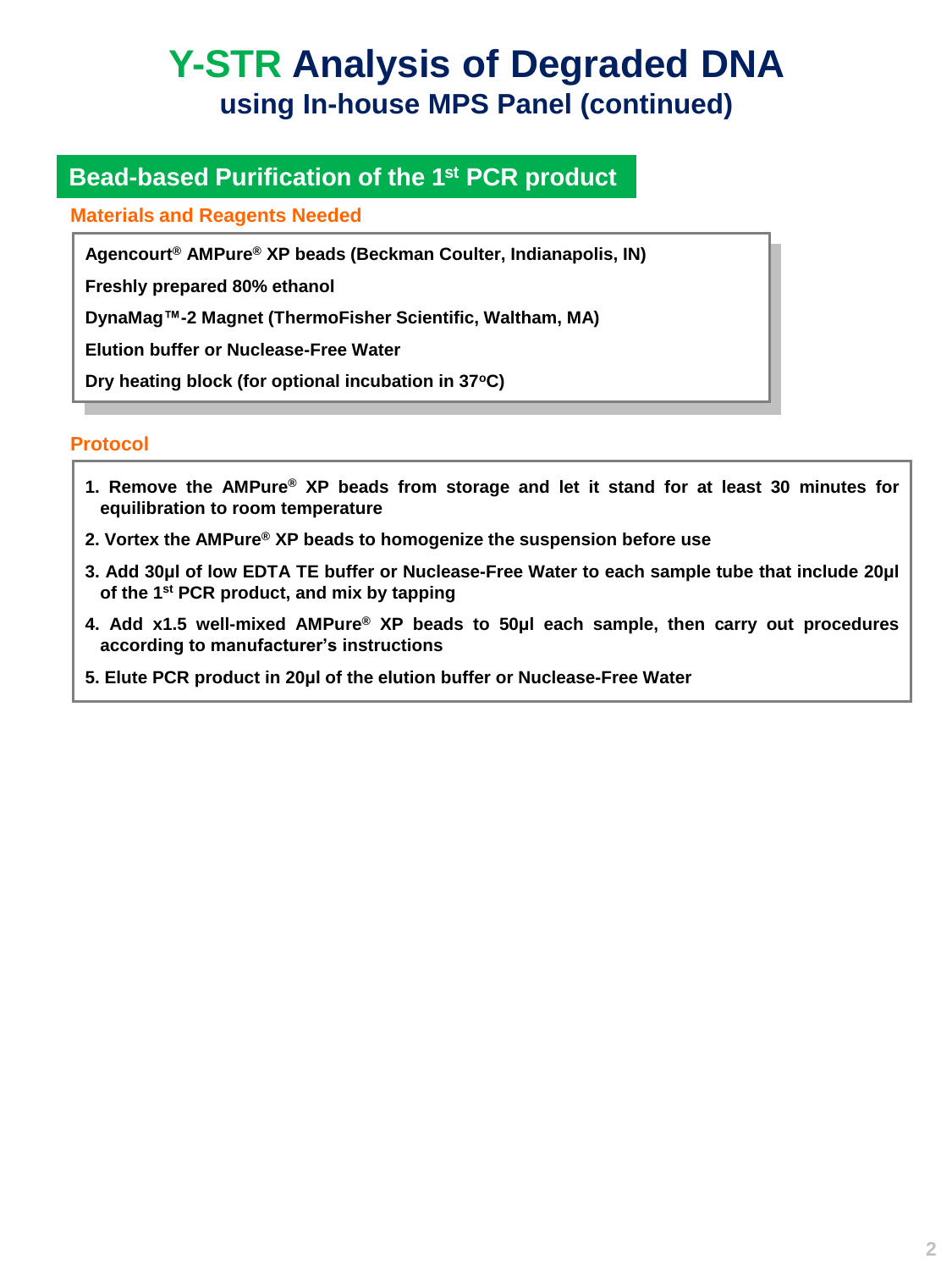# **Y-STR Analysis of Degraded DNA using In-house MPS Panel (continued)**

# **Indexing PCR**

### **Reagents Needed**

**Nextera® XT v2 index kit (Illumina® , Inc., San Diego, CA) AmpliTaq Gold® DNA Polymerase (ThermoFisher Scientific, Waltham, MA) Gold ST\*R 10X Buffer (Promega, Madison, WI)**

| <b>PCR Component</b>            | Vol. (µl)   |
|---------------------------------|-------------|
| Nuclease-Free Water             | 0.4         |
| 10X Gold ST*R Buffer            | 3.0         |
| Index $1$ (i7)                  | 3.0         |
| Index $2$ (i5)                  | 3.0         |
| AmpliTaq Gold (5U/µl)           | 0.6         |
| <b>Purified 1st PCR product</b> | <b>20.0</b> |
| Total                           | 30.0        |

## **PCR Mixture Thermal Cycling**

| 95℃ for 15 minutes, then:                                                                            |
|------------------------------------------------------------------------------------------------------|
| 94℃ for 20 seconds<br>$61^{\circ}$ C for 30 seconds<br>72°C for 45 seconds<br>for x 16 cycles, then: |
| 72°C for 5 minutes<br>$4^\circ$ C soak                                                               |

# **Quality Control**

# **Materials and Reagents Needed**

**Agilent 2100 Bioanalyzer (Agilent Technologies, Inc., Santa Clara, CA) Agilent DNA 1000 kit (Agilent Technologies, Inc., Santa Clara, CA)**

### **Protocol**

**According to the Agilent 2100 Bioanalyzer and DNA 1000 kit User's Manuals**

**Finally, normalize each library to 10ng/ul and pool them in equal volume**